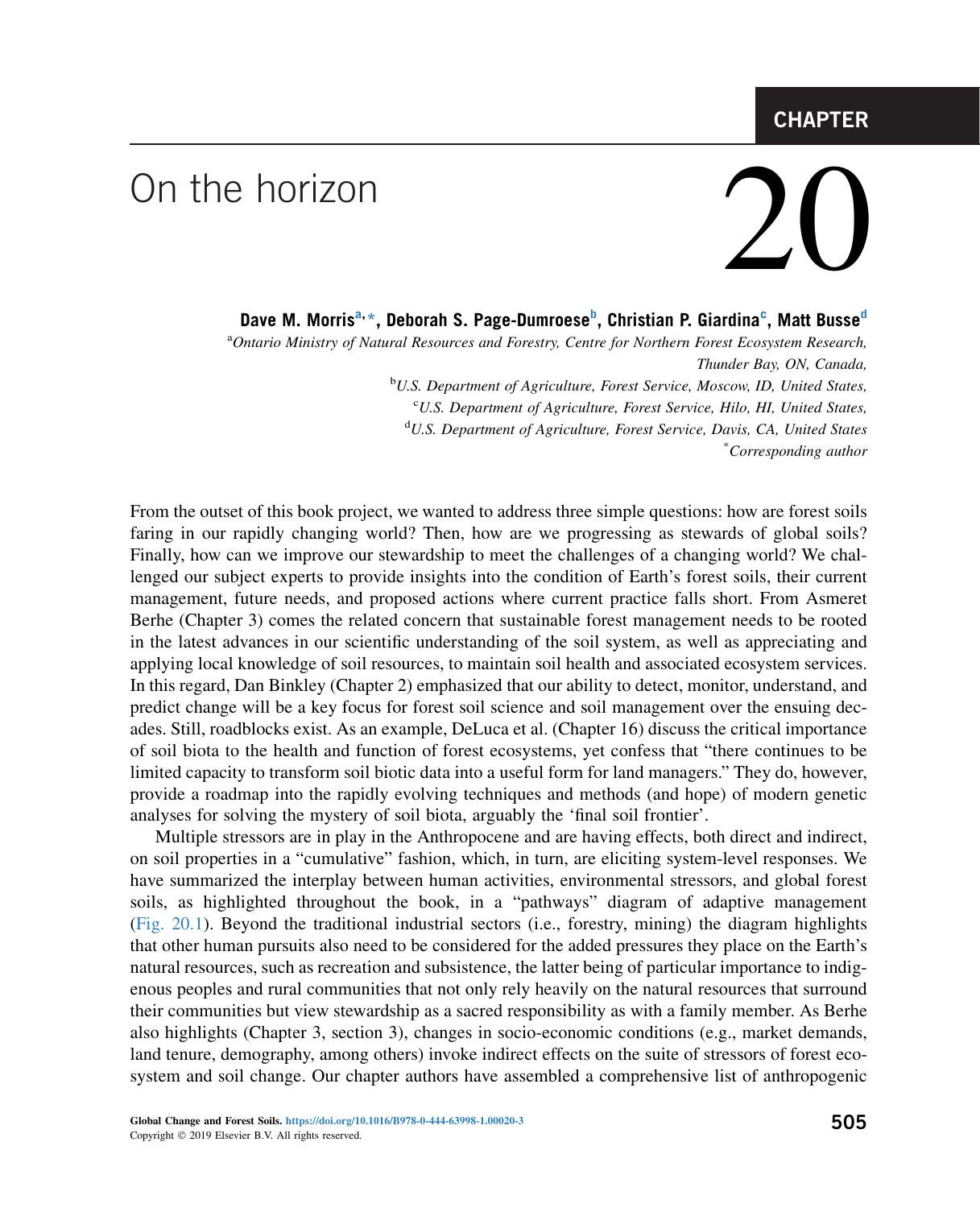<span id="page-1-0"></span>

## **FIG. 20.1**

Pathways diagram illustrating the stressors acting on global forest soils, their cumulative effects, forest-level changes, management options and Pathways diagram illustrating the stressors acting on global forest soils, their cumulative effects, forest-level changes, management options and the evaluation of their effectiveness. Adaptive Management in action! the evaluation of their effectiveness. Adaptive Management in action!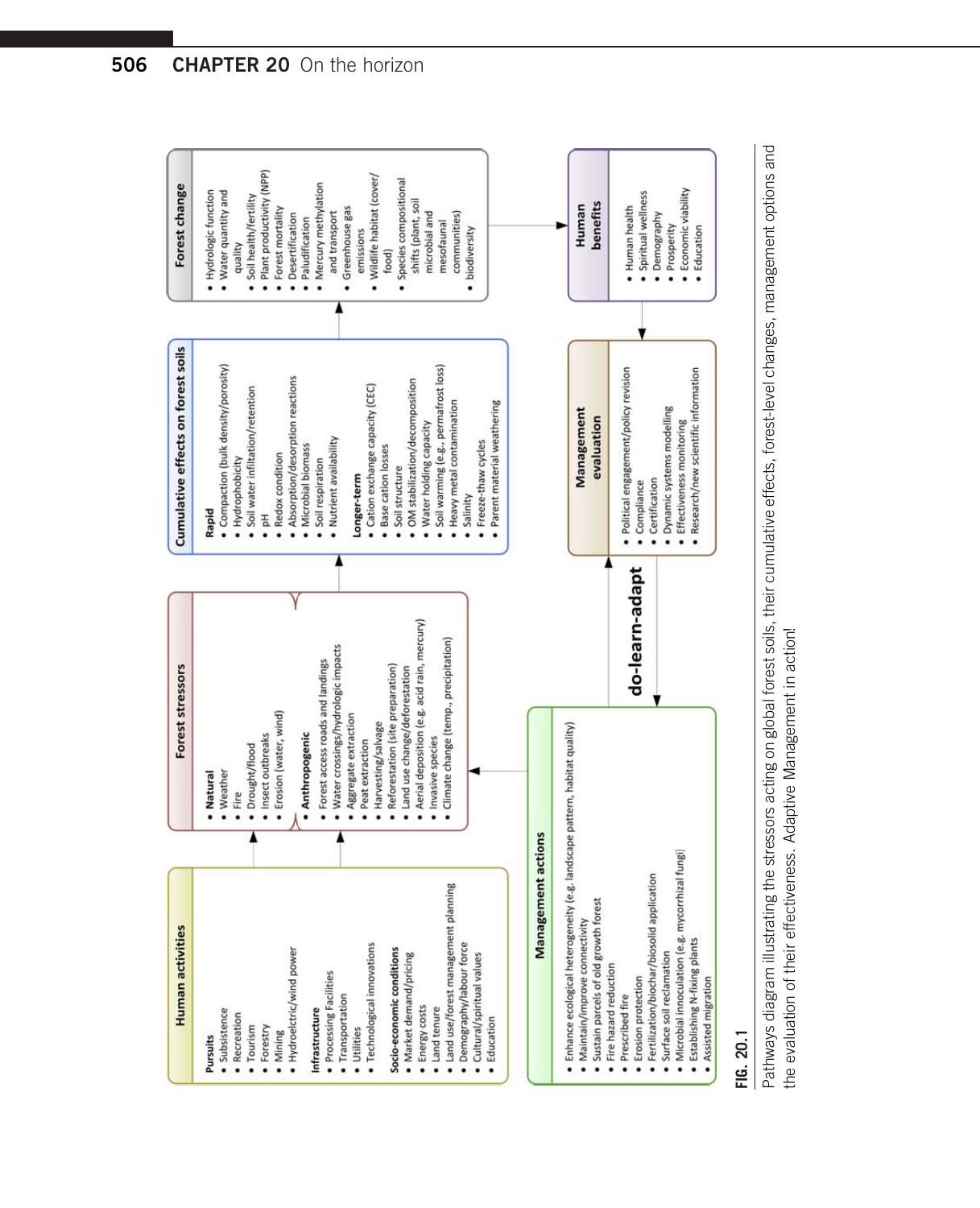and natural stressors, listed in [Fig. 20.1,](#page-1-0) which interactively operate over axes of frequency, severity, duration and extent to impose wide ranging effects on soil properties and processes. Collectively, these interacting effects will cause the full complement of short term, long lasting or even permanent ecosystem-level changes to soil microbial community structure, hydrologic and biogeochemical function, and pedogenesis, to name a few. In a feedback fashion, these changes can in turn drive societal responses intended to sustain human health, economic prosperity and spiritual wellbeing  $-$  the very socio-economic conditions that when uninformed with robust knowledge has so often driven unintended change in the frst place.

Visualizing this long list of interacting factors makes the task of land stewardship seem overwhelming, but at the level of a single biome type, problems can seem less daunting and solutions more tractable. Critically, we learn from our authors that these key stressors and potential effects can vary strongly across forest biomes. Safford and Vallejo nicely highlight this reality for soils of Boreal (Fig. 12.4) and Mediterranean (Fig. 12.9) biome types. Concerns in the boreal, particularly its more northern extent, are centered around the impacts of atmospheric warming, resulting soil warming, and impacts on permafrost loss, the effects of increased freeze-thaw activity on soil structure, elevated soil moisture and accelerated soil organic matter decomposition. In strong contrast, warming is manifested in Mediterranean soils as decreases in already moisture limited soils with consequences of a completely different nature, including altered fre regimes, reduced plant growth and over longer periods, changes to the composition, structure, function and dynamics of the ecosystem. Science has provided us with an abundance of single factor experiments, and for a subset of stressors, multi factor stressors. With rare exception, all are very short lived when viewed through the lens of soil formation  $-$  with the longest experiments running for mere decades, As a result, we currently have a very poor understanding of how interactions among stressors play out for soils of the Earth. As can be imagined, resulting predictions of system-level responses to multiple interacting stressors are quite uncertain  $-$  as these often rely on modeling exercises based on frst principles assumptions. These uncertain predictions then feed adaptive management planning seeking to formulate appropriate mitigating measures. In the future, we will need to lean heavily on analytical techniques like structural equation modeling approaches to statistically tease out the strongest individual and interacting effects, and use, as examples, platforms such as A Landscape Cumulative Effects System (ALCES: [https://www.alces.ca](https://www.alces.ca/)) or the Spatial Discrete Event Simulation (SpaDES: [https://spades.predictiveecology.org/\)](https://spades.predictiveecology.org/), which use the best available science and forecast analyses to simulate future conditions, identify thresholds and tipping points, and offer management alternatives for soil stewards while providing tools to inform policy makers.

In the Introduction, Fig. 1.2 provides a projection of global increases in air temperature out to 2050, highlighting that predicted increases will be greatest in the northern reaches of the boreal biome  $(3 6^{\circ}$ C). For tropical soils, the smaller increases being forecasted may well be of minor comfort given that smaller changes are required to move systems into new climatic territory as envelopes for equatorial regions are much narrower. Retrospective studies clearly show that the world's soil resource is already experiencing the pressures of global change, and forecasted future increases in these pressures are part of a century old ramping up of natural and anthropogenic stressors. These changes are written in pedons of our managed landscapes, as seen in [Fig. 20.2,](#page-3-0) which captures one facet of accelerating change for a warming "hot spot" in northwestern Canada (A), including what is essentially permanent change to the depicted soil from permafrost melting (B). The resulting rise in the water table in low. Relief areas drive wide spread changes in growing conditions for trees, with extensive tree mortality due to water logging an unanticipated consequence of warming, itself having feedback consequences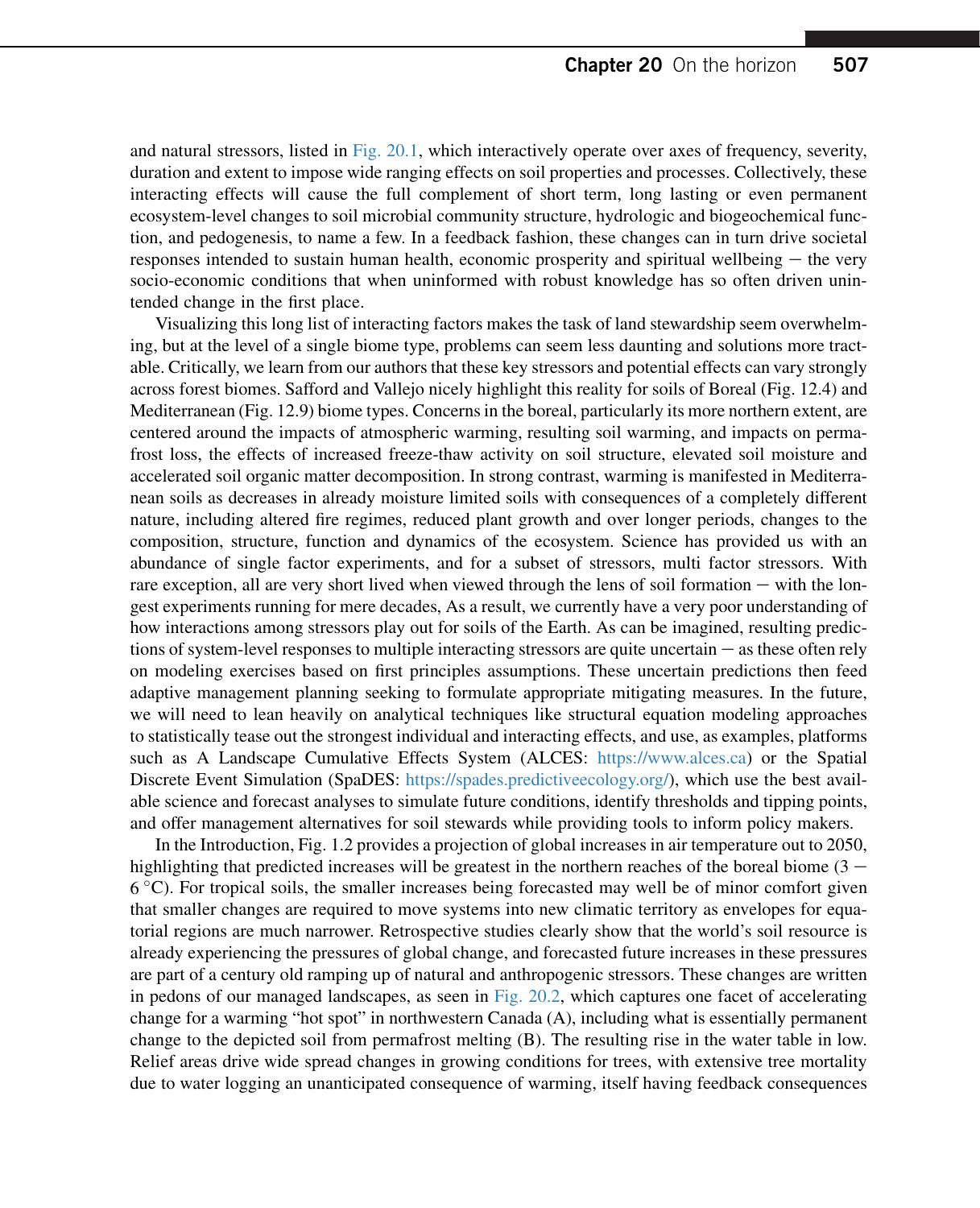### <span id="page-3-0"></span>**508 CHAPTER 20** On the horizon



### **FIG. 20.2**

Impacts of melting permafrost in northern reaches of North America's boreal forest that highlights the northwestern hot spot for temperature change (A), and a melting permafrost core (B), large expanses of browning/ dying black spruce (suspected cause due to permafrost melting/water table rise in low relief areas) (C), large areas of flood-related mortality (D), and aspen "islands" dying (E).

Photo credits: Roger Brett - NRCan, Canadian Forest Service (A, C-E), Jim McLaughlin - MNRF, Ontario Forest Research Institute(B).

for landscape level state changes (C-E). Other biomes experience their own dominant stressors, unanticipated consequences and positive feedbacks. For example, beyond land use change and deforestation, Jaramillo and Murray-Tortarolo (Chapter 7) highlight changes in precipitation patterns (i.e., amount, seasonality, and variability) that are having consequences for key soil processes controlling soil respiration in the Tropical Dry Forest Biome. Similar soil moisture concerns were identifed for Mediterranean Forests, and the potential for desertification  $-$  a dramatic state change with consequences for soils and humanity (Safford and Vallejo  $-$  Chapter 12). The changes in precipitation patterns are, however, highly regionalized with some areas experiencing droughts of unprecedented duration and severity, while others are experiencing an increased frequency of extreme weather events (e.g.,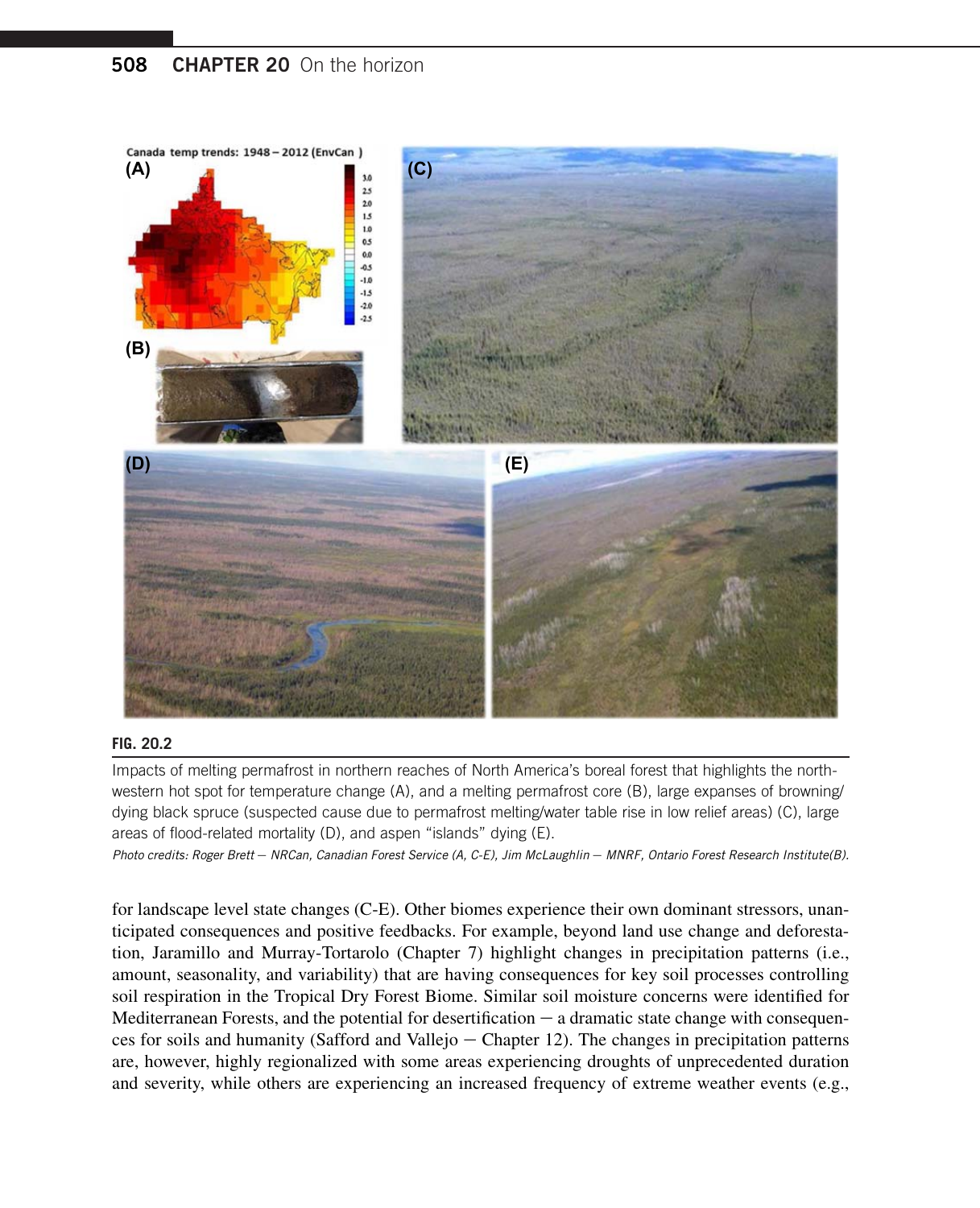hurricanes or typhoons) leading to fooding and soil erosion. Due to their proximity to large human populations and centers of industrial activity, temperate forests are affected by an additional set stressors  $-$  pollution including acid deposition and elevated ozone, and invasive species (Adams et al.  $-$ Chapter 6), with peak effects in the urban forest (Pouyat and Trammell  $-$  Chapter 10). With the rapid growth in the number of people living in planet Earth's urban areas, and the quickly expanding geographic foot print of our cities, the science of urban soil stewardship must be mainstreamed  $-$  especially as society seeks to enhance the sustainability and livability of the urban ecosphere. Across all forested biomes, management practices modify soil physical, chemical, and biological properties including notables such as soil disturbance (i.e., soil compaction, and rutting that alter hydrologic function) and nutrient removals associated with high utilization "biomass-for-energy" harvests.

Not surprisingly, natural disturbance regimes are also changing, with changes driven in part by a quickly changing climate but also invasive species, for example a global scale invasion by fre prone grasses. Changes in management, for example a century of large scale fre suppression in North America and the growth in the area impacted by native pest outbreaks are causing dramatic and very large scale changes in our forests, for example the ongoing Mountain Pine Beetle outbreak in western North America, which together is resulting in accumulation of unprecedented fuel loads that combined with a warming and drying climate are leading to wildfres of increasing intensity and spatial extent. These mega fres are fundamentally altering soils of entire regions. On the more humid end of the soil spectrum, increases in the frequency and severity of major ice events, hurricanes and foods are moving soils into new ground  $-$  with hard to predict or even imagine changes to the soil resource.

All is not lost! Chapter authors have offered up a broad range of management actions, largely geared to increase soil resiliency or restore soil function in damaged systems ([Fig. 20.1](#page-1-0)). As just a few examples, Prescott et al. (Chapter 13) provide explicit options for rehabilitating soil following severe disturbance from mining operations that are based on theory supported by experience and extensive research. In addition to rehabilitation, restoring soil physical and hydrologic functions by using amendments such as biochar (Bruckman et al. - Chapter 17), which may also help mitigate climate change by sequestering carbon within the soil profle and enhancing plant growth. And in their comprehensive synthesis on global forest soil carbon, Nave et al. (Chapter 11) discuss the role of soil carbon in a changing world. Relying on FAO's Global Ecological Zones framework, they identify soil carbon management considerations for each of Earths major forest types.

One area that has not been given adequate attention in the past is policy and management evaluation, which closes the adaptive management loop ([Fig. 20.1](#page-1-0)). How well do local, state, federal and international policies protect forest soils and support management that sustains forest soil resources in perpetuity? As highlighted by Kishchuk et al. (Chapter 18) in their Canadian case study, most existing policies, from high level legislative acts to guidelines including Best Management Practices (BMPs), have not been developed for the conservation of forest soils. Are our management strategies, practices and mitigation actions effective in building resiliency and sustaining ecosystem integrity? In other words, if one did what policy directed or managers prescribed, would one get the desired outcome? Further, how "portable" are our successful management actions to other geographic regions? Critically, guidelines and BMPs that are largely built on past or even recent experiences and research may not continue to be effective in a rapidly changing world. Expect the unexpected! And Do  $\rightarrow$ Learn  $\rightarrow$  Adapt! As we move forward, it has become imperative to bridge the gaps between soil scientists, forest practitioners, and the general public through better multi-directional communication, allowing for a better understanding of emerging issues and required research  $-$  all designed to provide